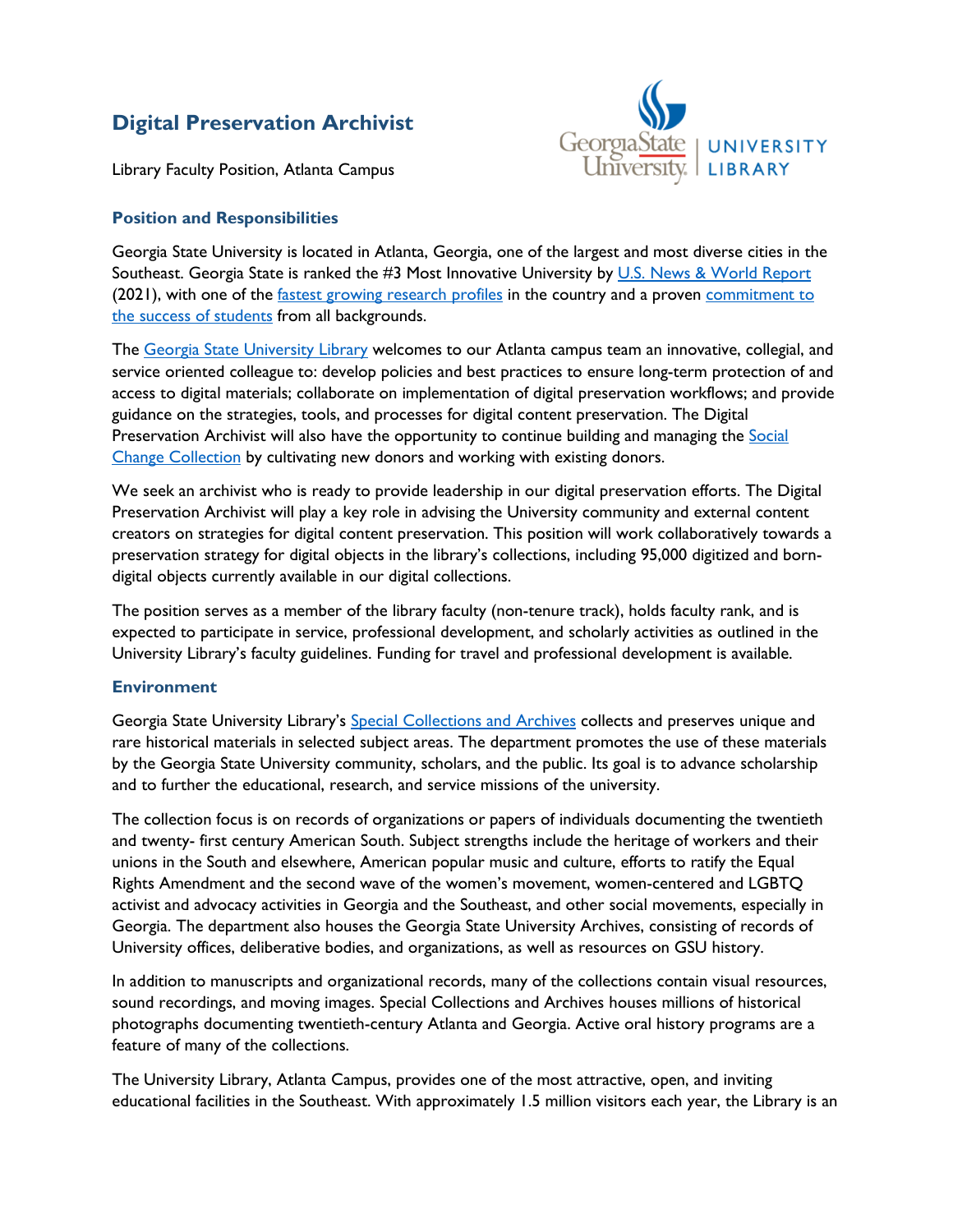integral part of the University community. The Library is a valued partner within the campus community, offering a modern, inviting, and centralized facility supporting both teaching and research with extensive collections and outstanding assistance. CURVE [\(curve.gsu.edu\)](http://curve.gsu.edu/), located in Library South, brings together students and expert researchers from all disciplines in a shared, hands-on, interactive space featuring cutting-edge hardware and software for data visualization and analysis. For additional information about the Georgia State University Library, visit [library.gsu.edu.](https://library.gsu.edu/)

Georgia State University, an innovative urban public research university, is a national leader in graduating students from widely diverse backgrounds. Georgia State readies students for professional pursuits, educates future leaders, and prepares citizens for lifelong learning. Enrolling one of the most diverse student bodies in the nation at its downtown research campus, at its vibrant branch campuses, and online, the university provides educational opportunities for more than 54,000 students at the graduate, baccalaureate, associate and certificate levels. The university is [committed to becoming](https://dei.gsu.edu/) a national leader in diversity, equity and inclusion in our society. For additional information about Georgia State University, visit [gsu.edu.](http://www.gsu.edu/)

# **Required Qualifications**

- Master's degree in Library and/or Information Science from an ALA-accredited program, or an advanced degree in a relevant subject area
- Knowledge of archival standards, best practices, and forensic methods for appraisal, acquisition, arrangement, and description of born-digital materials
- Knowledge of digital preservation issues, strategies, and standards
- Knowledge of accessioning, arranging, and describing born-digital archival material
- Knowledge of digital archival standards such as OAIS and Trusted Digital Repositories
- Excellent organizational skills and a demonstrated aptitude for analytical and detailed work
- Ability to work effectively with culturally diverse library users and colleagues
- Excellent communication and presentation skills

#### **Preferred Qualifications**

Preference will be given to applicants with one or more of the following:

- Digital Archives Specialist (DAS) certification
- Experience in digital preservation, digital libraries, and/or digital repositories
- Knowledge of digital preservation tools such as ArchiveIT, BitCurator, Archivematica, Preservica, Bagger, JHOVE
- Hands-on experience in using digital preservation systems in an enterprise-scale environment
- Familiarity with web archiving tools and methods
- Experience working with digital asset management software applications
- Understanding of the application of emulation technologies for digital preservation strategies
- Familiarity with markup languages, style sheets, and other XML-related technologies, using a command line interface and scripting
- Familiarity with large-scale storage systems
- Experience in donor relations
- Grant writing experience